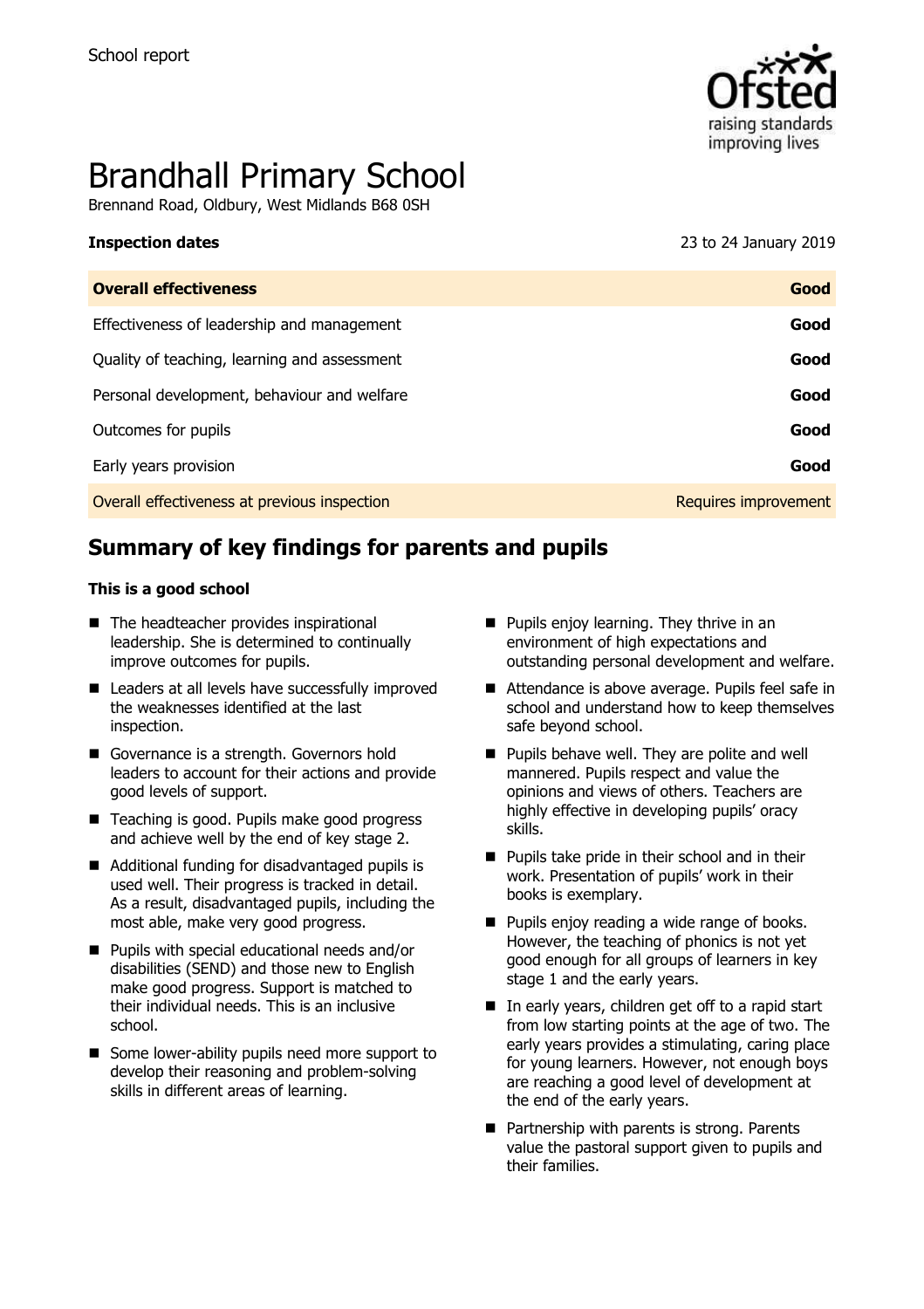

# **Full report**

### **What does the school need to do to improve further?**

- Continue to improve outcomes in phonics by ensuring that all teaching of phonics is equally good.
- Teachers to develop lower-ability pupils' use of reasoning and investigative skills in all areas of the curriculum.
- $\blacksquare$  Continue to improve outcomes in the early years by:
	- ensuring that a greater proportion of boys achieves a good level of development
	- ensuring that boys practise newly acquired learning independently.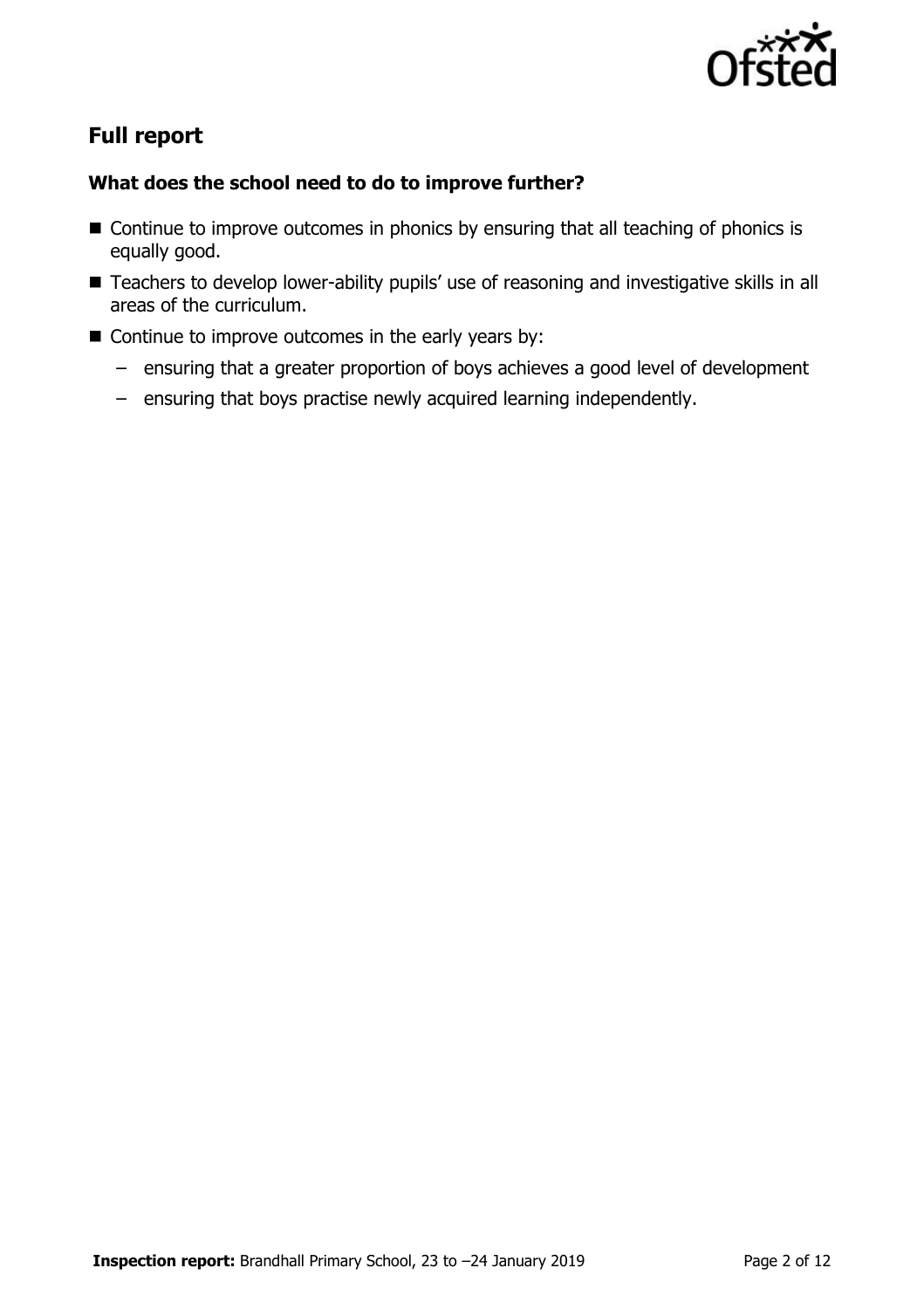

# **Inspection judgements**

#### **Effectiveness of leadership and management Good**

- The headteacher has a clear vision for Brandhall. Since the last inspection she has created a culture of high expectation across the leadership team and has developed a group of skilled and well-informed middle leaders.
- Leaders have an accurate understanding of the strengths and areas for development in the school. Since the last inspection, the standards of teaching and learning have risen. Leaders understand the strengths of individual teachers. They celebrate and share best practice. There is a strong culture of team work, mutual respect and support.
- Support for new teachers, who have opportunities to teach alongside experienced staff and learn from them, is highly effective. Coaching for newly qualified teachers ensures that they rapidly develop. Staff feel valued, and their morale is high. They have confidence in the leadership team. Staff are complimentary about how their individual training needs are supported and met.
- Leaders have invested in professional development programmes. For example, through a nationally accredited programme, middle leaders have developed their research skills. They are constantly questioning where further improvements can be made. Each new action is monitored carefully to evaluate the impact on teaching and learning. Leaders deal with any weaknesses in teaching with personalised support programmes.
- **Performance management of staff is effective. Staff know and understand what they** are working on. In particular, leaders ensure that all new staff follow the 'Brandhall approach' to the teaching of mathematics and English.
- Leadership of special educational needs provides effective support for pupils with SEND. Staff are skilled at identifying the needs of pupils, and leaders work with a range of external agencies to ensure that high-quality support is in place for those with complex needs. As a result, pupils with SEND make strong progress in all areas of learning.
- Leaders ensure that the effect of additional funding on pupils' progress is carefully tracked. Regular progress meetings with leaders means that, if a pupil is falling behind, support is swiftly put in place. The pupil premium funding is contributing well to improved outcomes for disadvantaged pupils.
- The PE and sport premium funding is encouraging higher rates of participation in sports. The school offers a wide range of sports, including curling and fencing. The school also makes very good use of its extensive playing fields and pitches. Pupils participate in competitive sports in school and with local schools.
- **Pupils benefit from a broad and balanced curriculum. Engaging topics help to develop** and extend pupils' literacy and mathematical skills. The school makes good use of visits and visitors to enrich the curriculum. This is supporting pupils in their language development as they experience first-hand historical or scientific experiences. The school has developed a 'Brandhall approach' to the teaching of the curriculum, with good opportunities for pupils to read widely and practise their spoken English across all curriculum areas. As a result, pupils are confident speakers and enthusiastic readers.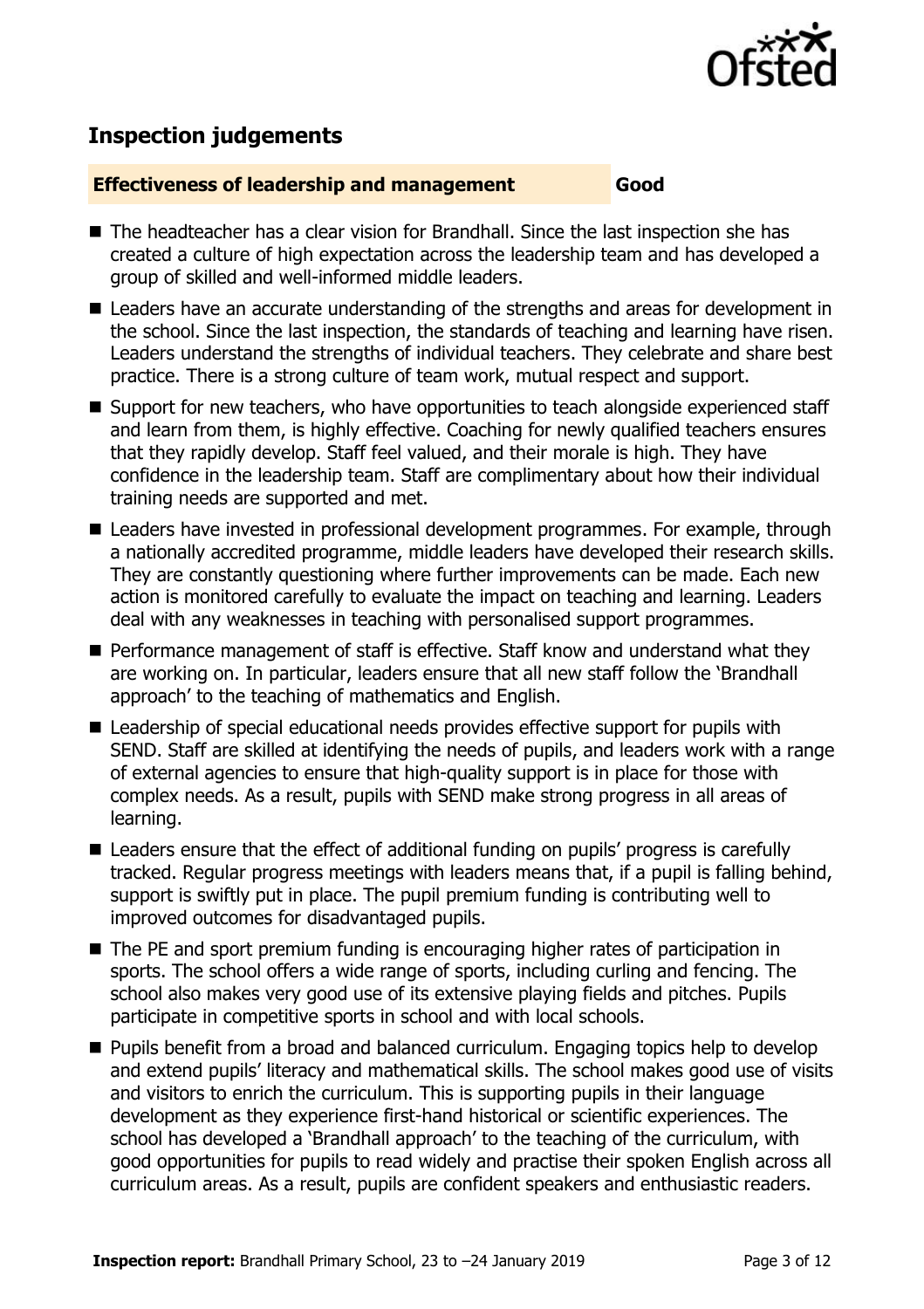

- Pupils enjoy 'forest school', tending allotments, a gardening club and pizza making in the outdoor oven. Pupils learn to play the guitar in key stage 2. This is part of a highquality music curriculum with after school clubs, including a choir. There is a strong culture of celebrating the talents of all pupils.
- The school's partnership with parents is very strong. Parents are encouraged to support their children's learning at home. Workshops for parents, which share the school's approaches to how and what their children are learning, are well attended. During parental consultations parents place stickers in their children's books to indicate work they are proud of. The majority of parents have very positive views about the school.
- Leaders support pupils' spiritual, moral, social and cultural development very well. Pupils talk confidently about their knowledge and understanding of British values and how, for example, democracy works in their school. Through the teaching of the school's values in lessons and assemblies and of religious education, pupils show a thoughtful and informed respect for those with different beliefs. Pupils are well prepared for life in modern Britain.

#### **Governance of the school**

Governors understand their responsibilities and are extremely effective in their roles. They are highly aspirational for the pupils in the school. Since the last inspection, governors have shown a determination to improve the quality of teaching and learning. They understand the school's strengths and have a good knowledge of the school improvement plan and how progress will be measured. Governors regularly visit the school in their curriculum and safeguarding roles. They maintain a skills audit and actively recruit governors with the necessary skills to undertake their roles. Governors make good use of their understanding of the school's data to set challenging targets for the headteacher and senior leaders. External advice and training mean governors are well equipped to ask challenging questions of the leadership team.

#### **Safeguarding**

- The arrangements for safeguarding are effective.
- The designated safeguarding leads have an excellent understanding of their responsibilities and duties in keeping pupils safe. Staff receive regular training and updates. Record-keeping is detailed and thorough. All staff understand how to report their concerns. Leaders are proactive and follow up referrals to outside agencies with rigour. Pupils' absence is followed up meticulously. The school works closely with parents and the education welfare officer to ensure that pupils are safe.
- The school site is well-maintained and regular safety checks are carried out. Leaders and governors ensure that safer recruitment procedures are followed with care to check that all adults are suitable to work with children.

#### **Quality of teaching, learning and assessment Good**

■ Teaching is good and sometimes outstanding. Teachers appreciate the support and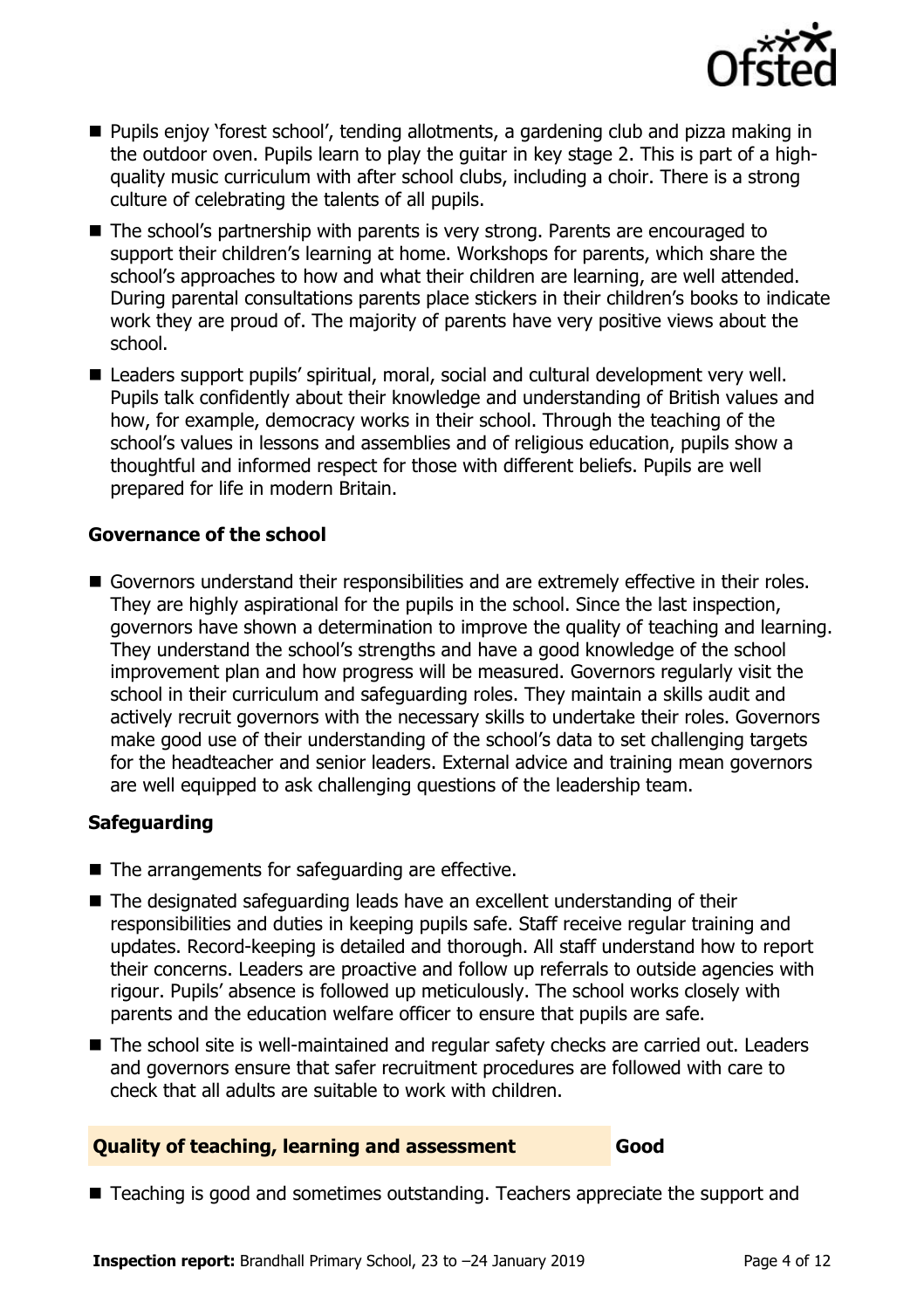

professional development that they receive. They are constantly seeking to improve and develop their practice. Teachers are extremely reflective and they learn from each other. Good practice in teaching is shared across the school.

- Leaders have developed effective whole-school approaches to the teaching of reading, writing and mathematics: the 'Brandhall approach'. Teachers' planning is effective, and leaders support teachers well to refine their planning. Teachers use their subject knowledge well to plan for learning. When pupils have misconceptions, teachers swiftly intervene and provide additional support to revisit learning if necessary. In lessons, pupils identify their level of confidence and understanding by quickly showing one of three cards, ranging from green 'I understand and am confident' to red 'I need more help and support'.
- Teachers place a high emphasis on developing pupils' spoken language and their ability to extend their answers. Time is given to allow pupils to talk through their ideas. For example, in a Year 6 history lesson, pupils were encouraged to explain their understanding of the features of the Aztec civilisation. Pupils gave thoughtful explanations when comparing the role of women in Aztec society with that in twentyfirst century Britain. Good use was made of timelines in history to discuss other events taking place around the world at the time of the Aztecs. Work in pupils' books shows that in different year groups pupils are able to place historical events in the context of wider international events.
- Pupils' reading skills are fluent. Teachers carefully select quality texts for reading lessons. Pupils enjoy reading to each other. Teachers skilfully enable pupils to explore increasingly complex texts as they move through the school. The school's system of visual, colourful prompts helps pupils learn different reading skills, such as defining a word or summarising the text. Pupils read a good range of fiction and non-fiction texts in different areas of the curriculum. Teachers encourage pupils to read widely and often. Pupils have access to a wide range of texts in school and online.
- Teachers extend pupils' spoken language in reading lessons, constantly checking for understanding. Teachers extend pupils' grammar and vocabulary skills effectively by prompting pupils to extend the ideas of others respectfully in classroom discussions.
- In mathematics lessons, teachers use questioning well to extend pupils' knowledge. Pupils use mathematical language with confidence, for example, when discussing images of places such as the Coliseum in Rome. Work in pupils' books shows that most pupils are able to demonstrate strong reasoning and problem-solving skills in their mathematics work.
- $\blacksquare$  For some lower-ability pupils, however, too much time is spent practising the basic skills in mathematics, and they are not moving on to using and applying their knowledge and skills. As a result, their confidence in using reasoning skills in mathematics and across the curriculum is not yet well developed.
- Teachers have high expectations of the presentation of work in pupils' books. Pupils' handwriting is neat and they use their extensive vocabulary to explain their ideas well. Teachers challenge pupils to use subject-specific vocabulary in their extensive crosscurricular writing.
- Grammar is taught well. Work in books shows that pupils are applying their knowledge of grammar well. More recently, higher expectations in spelling are having a positive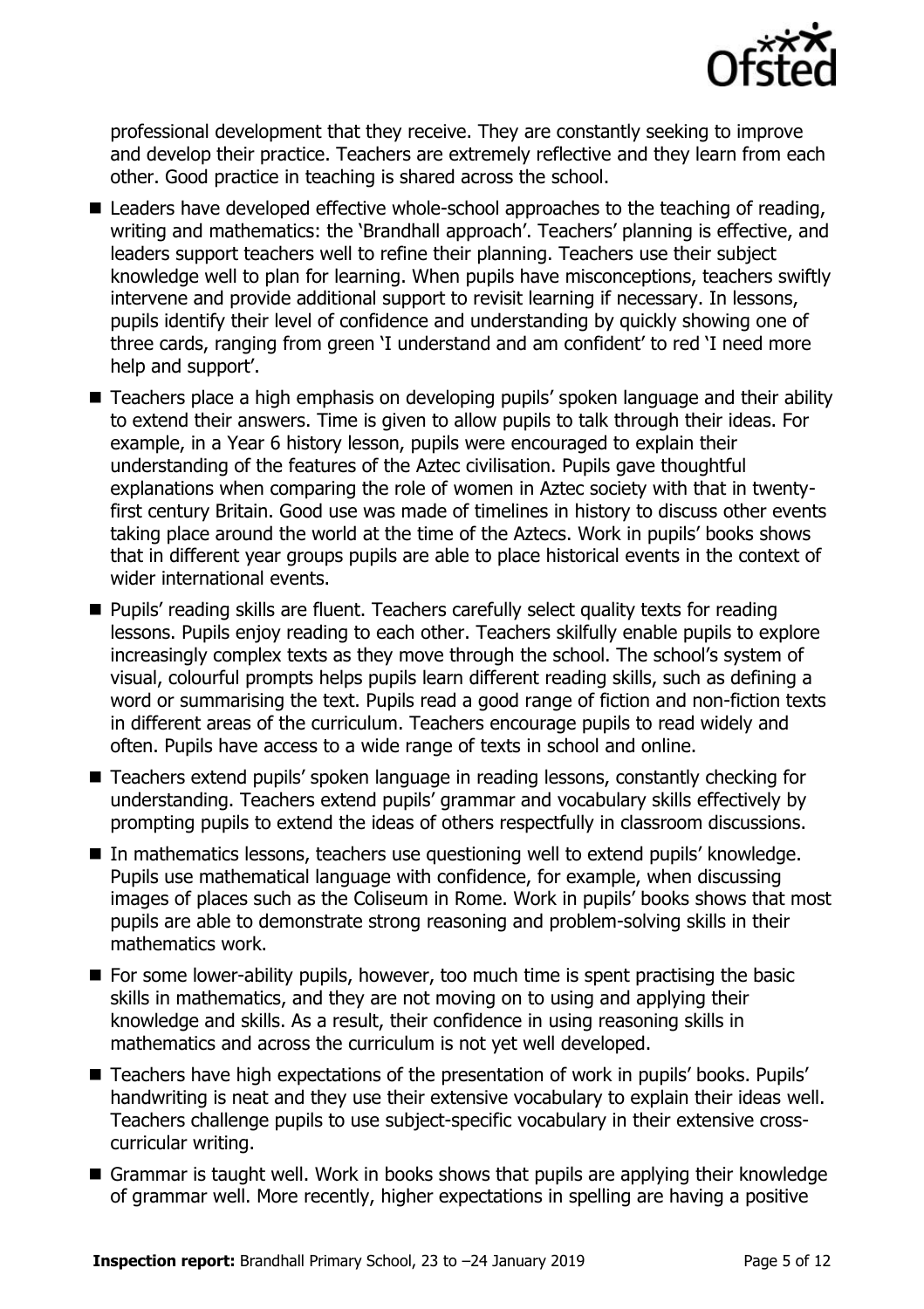

impact on the accuracy of pupils' writing.

- The teaching of phonics in the majority of lessons is good. Many pupils use their phonics skills confidently in their writing. In most lessons, pupils are engaged in learning and they enjoy practising the sounds. However, there are still some weaknesses in the teaching of phonics in key stage 1.
- Additional adults are used well in lessons to support pupils with SEND and pupils who speak English as an additional language. Teachers plan carefully to meet their needs, and sensitive support in lessons ensures that all pupils are active learners.

#### **Personal development, behaviour and welfare Good**

#### **Personal development and welfare**

- The school's work to support pupils' personal development and welfare is outstanding.
- **Pupils are proud of their school. There is a culture of high expectations from staff that** is focused on every pupil in the school community reaching their full potential. Pupils are particularly confident in their well-developed oral skills. This is demonstrated in lessons and in their interactions with their peers and adults. They are thoughtful speakers and listeners.
- The values of the school permeate school life. Pupils demonstrate ambition, respect, compassion and honesty. They have a strong sense of belonging to the Brandhall School community. Teachers help pupils develop a determination to succeed and pupils see challenges as part of their every-day learning process.
- **Pupils use the school grounds well to keep themselves fit and healthy. They explore** healthy eating through food in history and know what a healthy diet includes. There is a high participation in extra-curricular physical activities.
- **Pupils have excellent attitudes to learning in their classes. They take great care in the** presentation of their work for which teachers set very high expectations.
- **Pupils are very positive about their school and the opportunities they have to learn and** lead. They enjoy taking on leadership roles, including the Eco council, school council and dining room tray duties. Pupils are animated when talking about their fundraising and their care for others. The pupil voice is very strong in the school.
- **Pupils are knowledgeable about the different forms of bullying. Visiting professionals** develop their understanding of the misuse of alcohol, radicalisation, internet safety and how to stay safe when out of school. Pupils know who to talk to in school if they are worried about something, and they are confident it will be dealt with. Pupils feel safe in school.
- Effective partnerships with external agencies support the individual needs of pupils and their families.

#### **Behaviour**

■ The behaviour of pupils is good.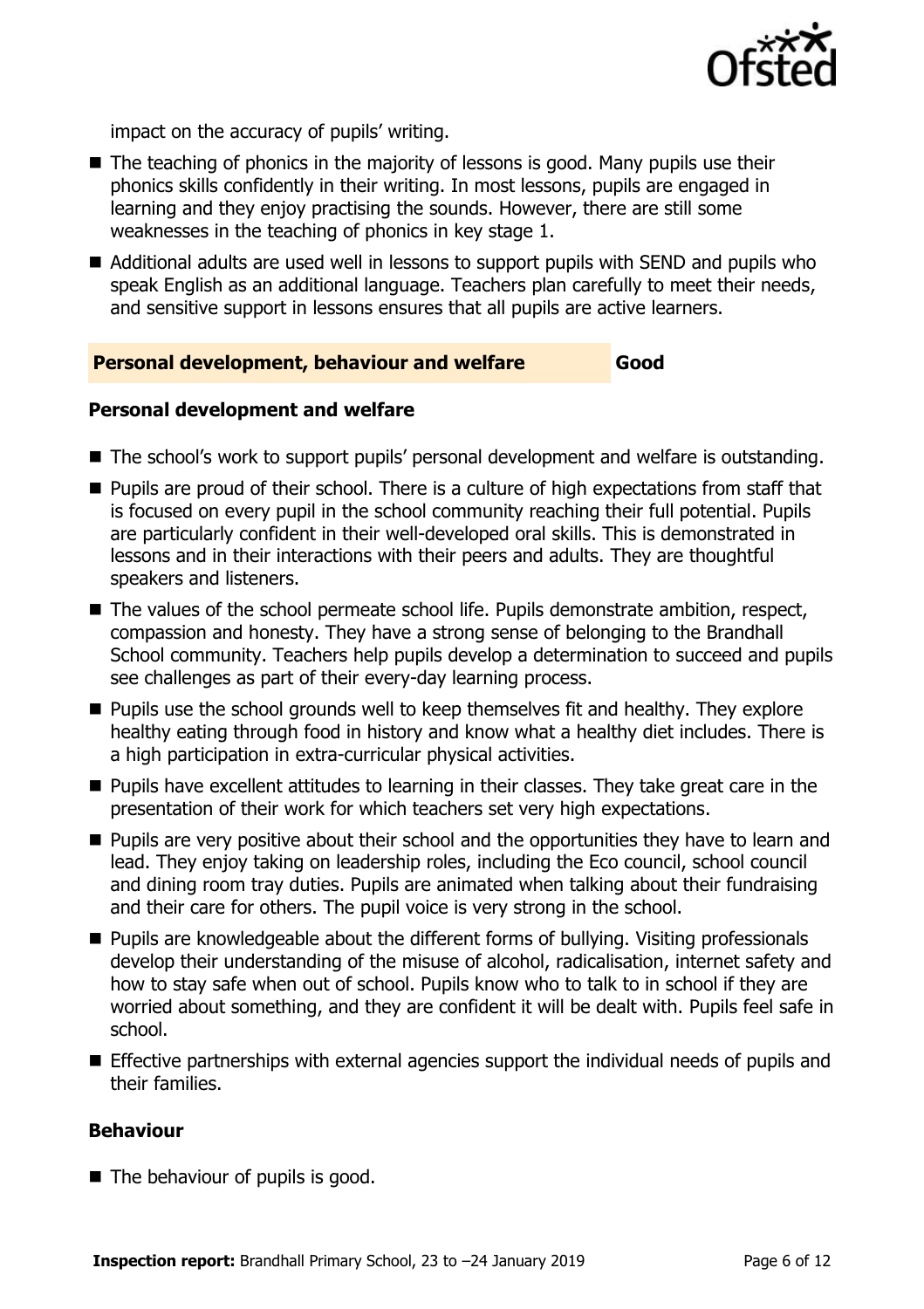

- **Pupils in lessons behave well. As they move around the school they are polite and** respectful to staff and visitors. At lunchtimes during the inspection, pupils enjoyed working with sports coaches to use equipment. School records show that incidents of poor behaviour are low.
- Pupils take care of their well-maintained school environment. Corridors celebrate achievements, displays show the range of curriculum experiences. The Eco councillors encourage all pupils to keep outdoor areas free from litter.
- **Pupils show high levels of enjoyment, and their school attendance is above average.** Pastoral staff work with families and pupils to encourage this good attendance. Systems to monitor and track attendance are having a positive effect on the few pupils who are persistently absent. Pupils actively lead improvements in attendance, with 'attendance trailblazers' encouraging good attendance in weekly assemblies. Rewards celebrate good attendance across the school.
- Over the past two years, the number of exclusions has fallen rapidly. School systems to encourage good behaviour, including the reflection room and time to talk to adults, contribute to pupils taking responsibility for their good conduct. Pupils are encouraged to have high self-esteem, to believe in themselves and take pride in all they do.

### **Outcomes for pupils Good**

- **Pupils' progress is good because the quality of teaching has improved rapidly since the** last inspection. Progress is clearly evident in pupils' books. Teachers' assessments of pupils' work are accurate because the systems to moderate work among staff and leaders are detailed and effective. Teachers regularly meet with leaders to discuss the progress of individual pupils. Leaders have high expectations and hold teachers to account for pupils' progress.
- Attainment at the end of key stage 2 for the past three years has been above the national average in writing and mathematics.
- $\blacksquare$  In 2018, the proportion of pupils at the end of key stage 2 achieving the expected standard in reading, writing and mathematics combined was above the national average. Most notably, the proportion of pupils achieving greater depth at the end of key stage 2 rose significantly in 2018. Outcomes for pupils achieving greater depth in key stage 2 in 2018 were above the national average in reading, writing and mathematics.
- In 2018 in key stage 2, disadvantaged pupils' progress in writing and mathematics was above the national average. Their progress in reading was in line with the national average. The proportion of disadvantaged pupils attaining the expected standard in reading, writing and mathematics combined in key stage 2 in 2018 was in line with the national average for all pupils.
- The school has a high number of pupils who speak English as an additional language. Teachers provide a language rich environment to help these pupils develop their skills in spoken and written English. At the end of key stage 2 in 2018, their progress was well above average in reading, writing and mathematics.
- In phonics, outcomes have been static for the past three years, with three quarters of pupils achieving the expected standard in phonics by the end of Year 1. This has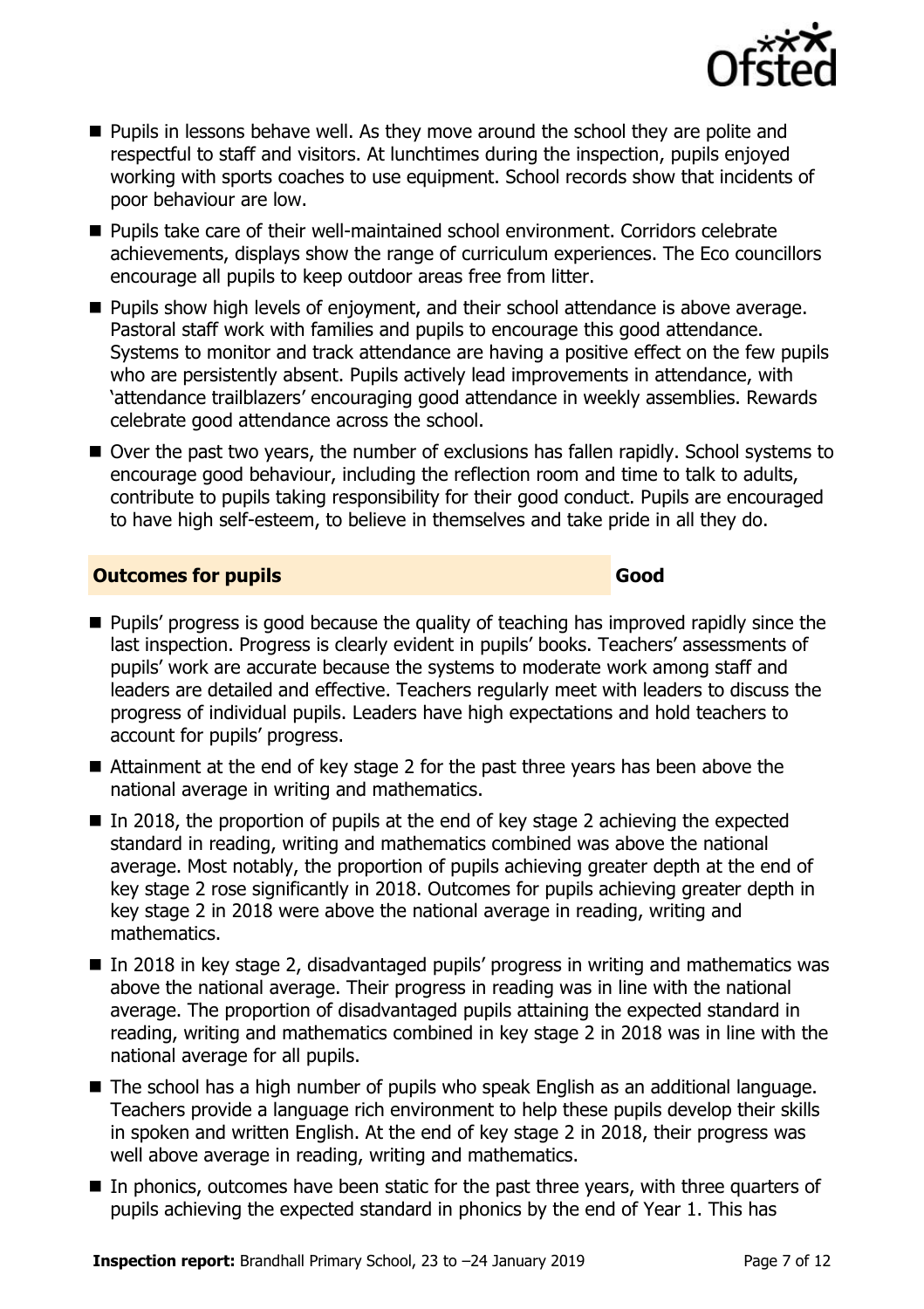

remained just below the national average since the last inspection.

- $\blacksquare$  In key stage 1 in 2018, the proportion of all pupils achieving the expected standard in reading, writing and mathematics, including disadvantaged pupils, rose to be in line with the national average in reading, writing and mathematics. The proportion of pupils in key stage 1 reaching greater depth in 2018 increased in all subjects and was above the national average for all pupils and disadvantaged pupils in reading and writing.
- In 2018, pupils with SEND made strong progress. At the end of key stage 2, their progress was above the national average in reading, writing and mathematics.
- Work in pupils' books and school assessment information shows that lower-ability pupils are making progress in their factual knowledge and fluency in different subjects. However, their skills of applying their knowledge, or having opportunities to practise their reasoning skills, are not evident across all year groups.

#### **Early years provision Good Good**

- Leadership of the early years is effective. The early years leader has a good understanding of the strengths of early years. Sharply focused action plans are in place to support continued improvements.
- The early years staff work closely together to create a smooth transition from the preschool into Nursery and Reception. Parents share knowledge of their children with staff and effective partnerships with parents are well established.
- Children make good progress from their low starting points. In 2018, outcomes improved and the proportion of children reaching a good level of development by the end of Reception is now in line with the national average. However, there is still work to be done to ensure that more boys reach this standard in preparation for the next stage of their education in Year 1.
- **From when children join at the age of two, there is a great emphasis on their language** development. As they move through the early years, the school's focus on developing talk to support writing is evident. Children are taught a good pencil grip, which supports their mark making and subsequent letter formation well.
- The early years environment is vocabulary rich. Adults model spoken English well, and they encourage the children to respond in full sentences. As a result, children gain confidence and chat easily with each other and visitors.
- Classrooms and the outdoor areas are stimulating. The children have free access to all areas of learning, including attractive and inviting role-play areas. Adults model language and play well in the role-play spaces. This develops children's confidence and learning. During the inspection, a group of children invited the inspector into the 'hairdressers' in Reception. In their enthusiasm to restyle hair, their talk was confident and their enjoyment evident.
- In Nursery, children show high levels of pleasure when in the kitchen role-play area. Their play is co-operative, developing their skills of working together as they pretend to cook different meals.
- Routines are well established in all early years classes. For example, in the two-yearolds' class, children sit together to have their snacks. They are confident in taking their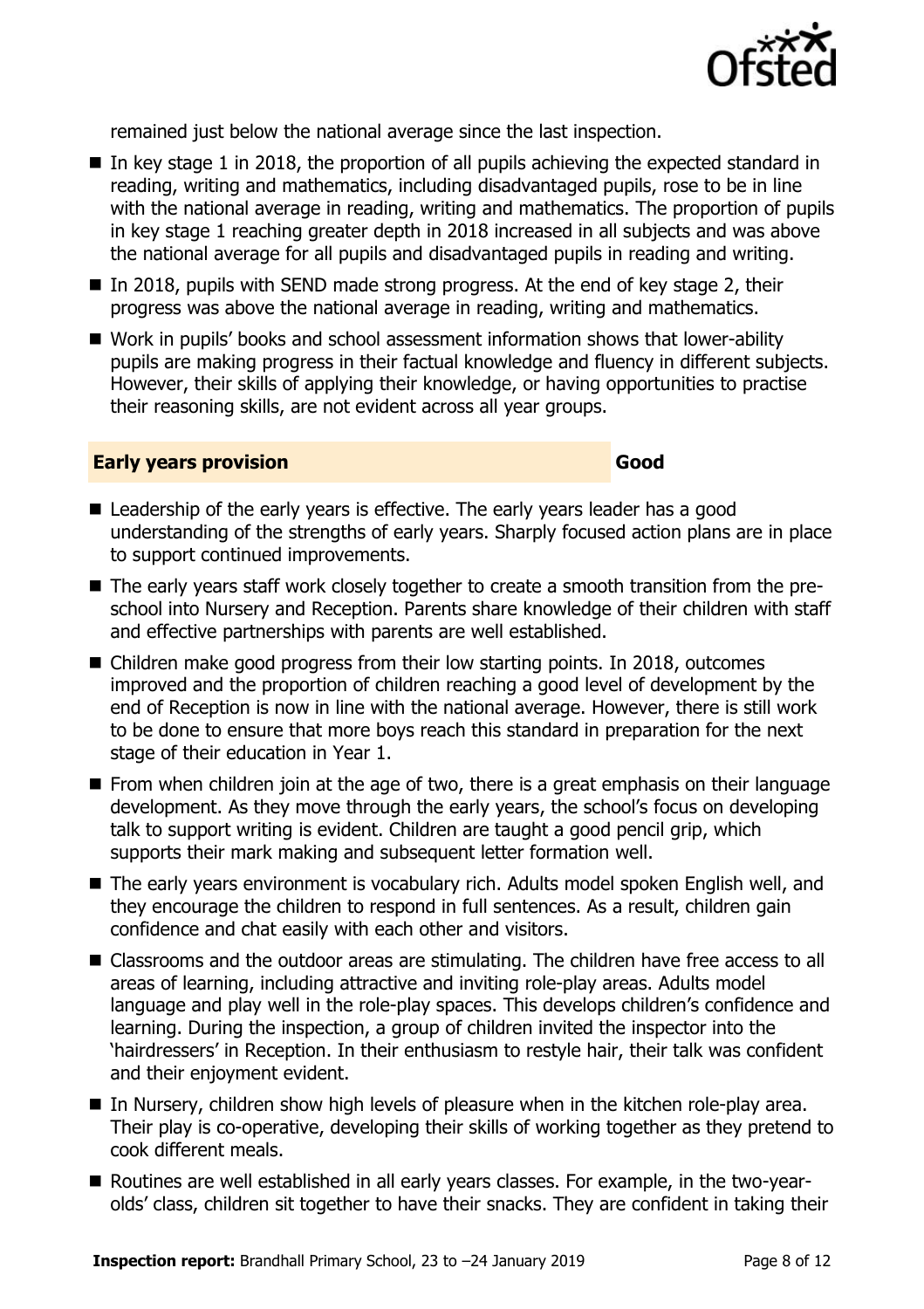

coats, hats and gloves off and washing their hands before they sit down. Adults encourage them to use language. During the inspection, when they sat down for their snack, adults encouraged them to use the words bagel, orange and apple. They showed confidence in making choices to go out and play or be inside and play. Relationships are very positive and warm.

- Teachers plan learning activities that engage the children's interests. Children are keen to learn and they are inquisitive and enthusiastic. They behave well and co-operate well together. Adults use praise to encourage sharing and care for one another. Adults are quick to intervene if children appear off task.
- Children are developing a love of books. They are beginning to apply their knowledge of phonics in their reading and writing. The quality of handwriting is a strength in early years. Children have many opportunities to share books and to practise their writing with adults in the settings. However, not all phonics teaching is equally effective in the early years.
- $\blacksquare$  Staff maintain detailed and accurate assessments of what the children can do and of their next steps. Staff seek advice and guidance from external agencies to support children with additional needs and their families. As a result, they are fully integrated in all classes and make good progress. Staff are caring and nurturing. They celebrate the pupils' small steps in learning.
- Parents say staff communicate well with them. They value the opportunities to attend workshops and other school events. 'Magic moments at home' are shared with the school and captured in the children's individual learning journeys.
- All statutory welfare requirements are met. Staff understand and follow school procedures. Appropriate staff ratios are maintained and all children have an identified key worker. The early years environments are safe and well maintained. The pastoral care of the children is a high priority.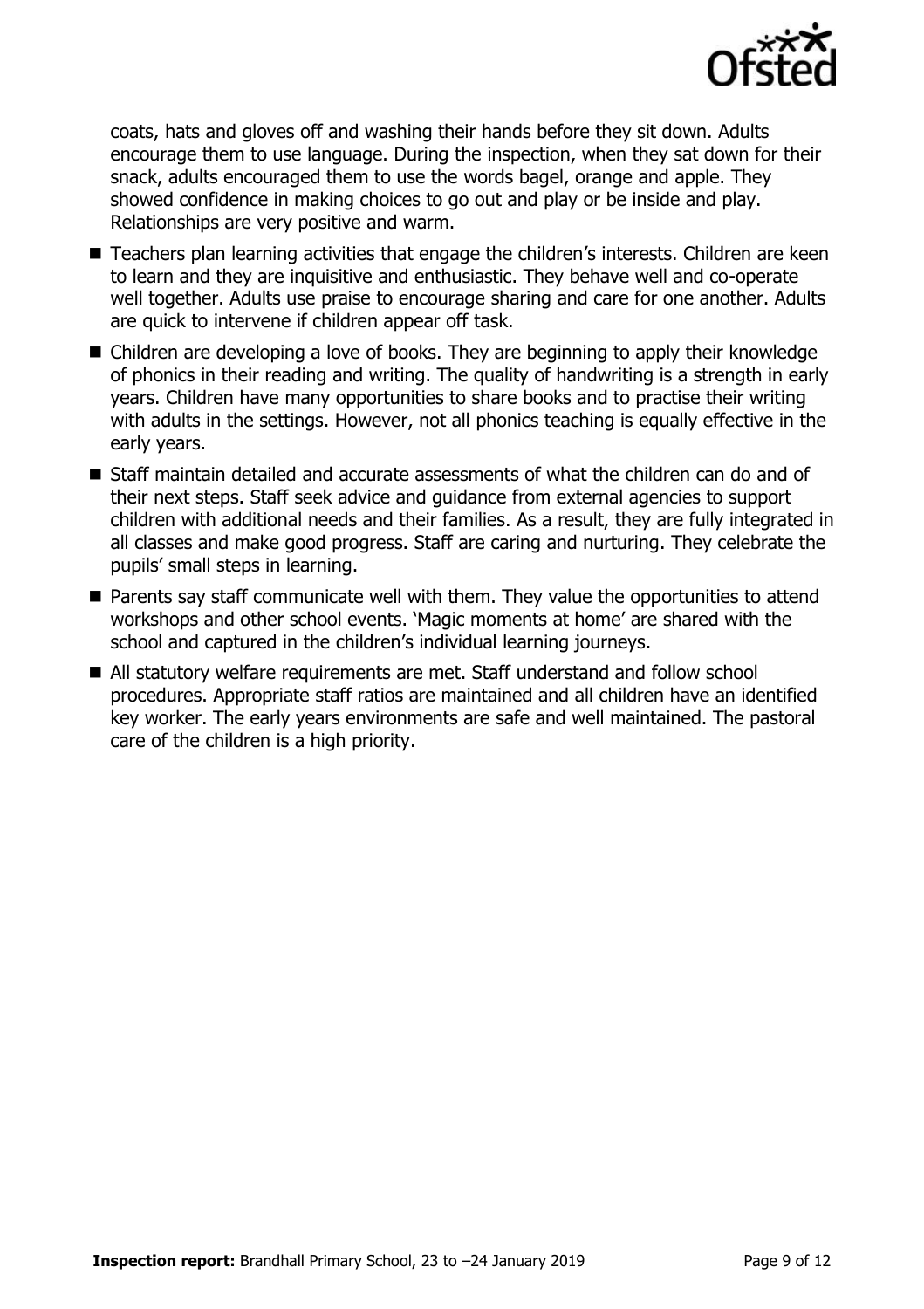

# **School details**

| Unique reference number  | 103976   |
|--------------------------|----------|
| Local authority          | Sandwell |
| <b>Inspection number</b> | 10058467 |

This inspection of the school was carried out under section 5 of the Education Act 2005.

| Type of school                      | Primary                            |
|-------------------------------------|------------------------------------|
| School category                     | Community                          |
| Age range of pupils                 | 2 to 11                            |
| Gender of pupils                    | Mixed                              |
| Number of pupils on the school roll | 483                                |
| Appropriate authority               | The governing body                 |
| Chair                               | Mr Lee Maskell                     |
| <b>Headteacher</b>                  | Miss Liz Hart                      |
| Telephone number                    | 0121 422 5336                      |
| Website                             | www.brandhall.sandwell.sch.uk      |
| Email address                       | liz.hart@brandhall.sandwell.sch.uk |
| Date of previous inspection         | 18 to 19 October 2016              |

### **Information about this school**

- Brandhall is a larger-than-average sized primary school.
- The proportion of disadvantaged pupils is above average.
- The proportion of pupils from minority ethnic groups is above the national average.
- The proportion of pupils who speak English as an additional language is above the national average.
- The proportion of pupils with SEND is above the national average. The number of pupils who have an education, health and care plan is in line with the national average.
- A breakfast and after-school club are provided for pupils.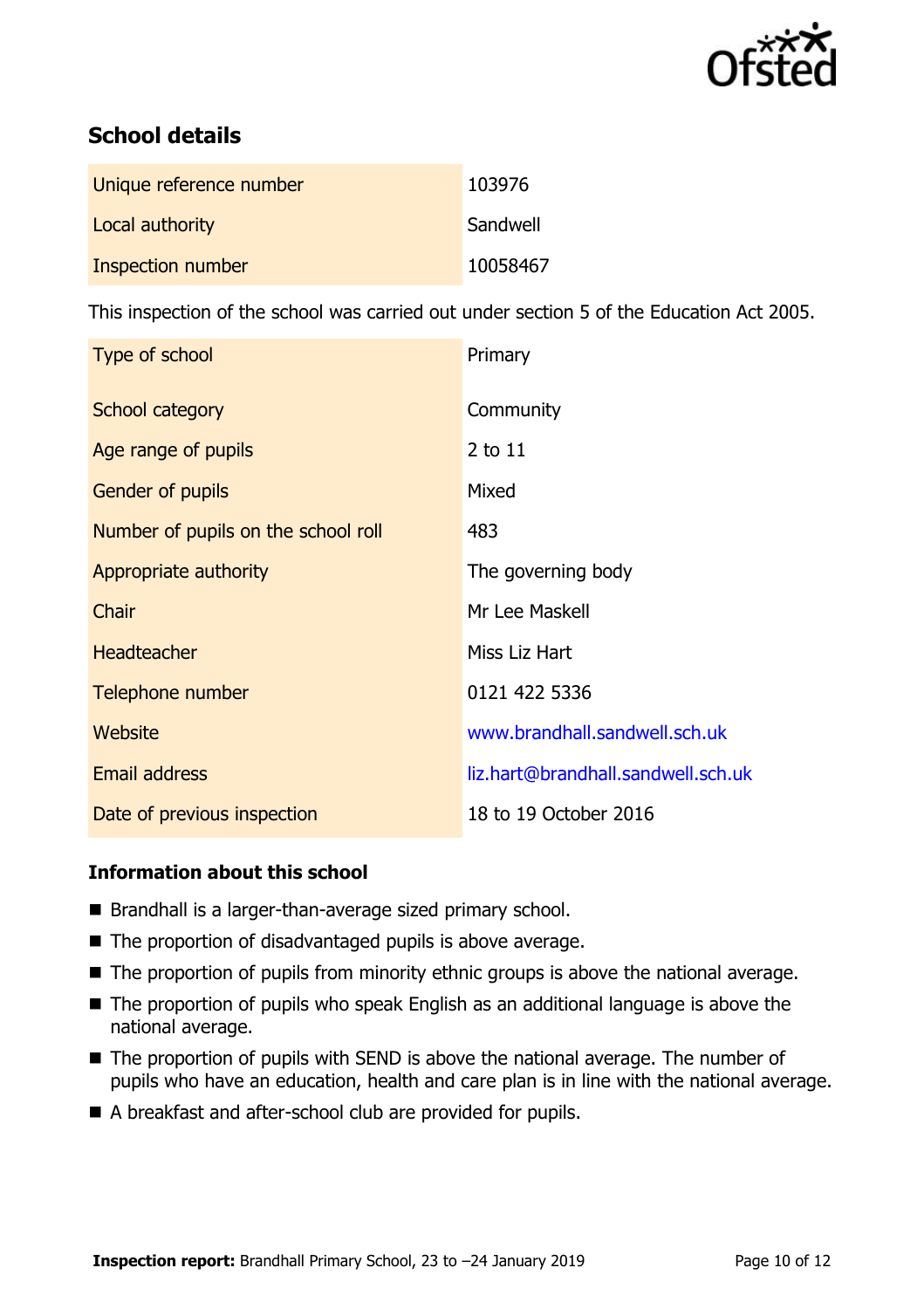

## **Information about this inspection**

- Inspectors observed teaching in all classes. Some observations were carried out jointly with the headteacher, deputy headteacher and the early years leader.
- Inspectors met with groups of pupils, listened to pupils read and observed pupils at breaktimes and lunchtimes.
- Inspectors looked at a range of pupils' books from different year groups and different subjects.
- Inspectors took account of 59 responses to the Ofsted online questionnaire, Parent View, and the 21 free-text responses. Inspectors spoke to parents before and after school and took account of one letter received.
- Inspectors reviewed the nine responses to Ofsted's staff questionnaire. There were no responses to Ofsted's pupil survey.
- Inspectors reviewed a range of documentation, including the school's self-evaluation, improvement plans, governors' minutes, the use of additional funding, behaviour, attendance and safeguarding. Inspectors considered leaders documents about pupils' progress and teaching and learning.
- **Inspectors met with the headteacher, deputy headteacher, leaders of subjects, pastoral** care, phases and special educational needs. The lead inspector met with members of the governing body and the local authority adviser.

#### **Inspection team**

| Pamela Matty, lead inspector | Ofsted Inspector |
|------------------------------|------------------|
| <b>Michael Appleby</b>       | Ofsted Inspector |
| Ian Beardmore                | Ofsted Inspector |